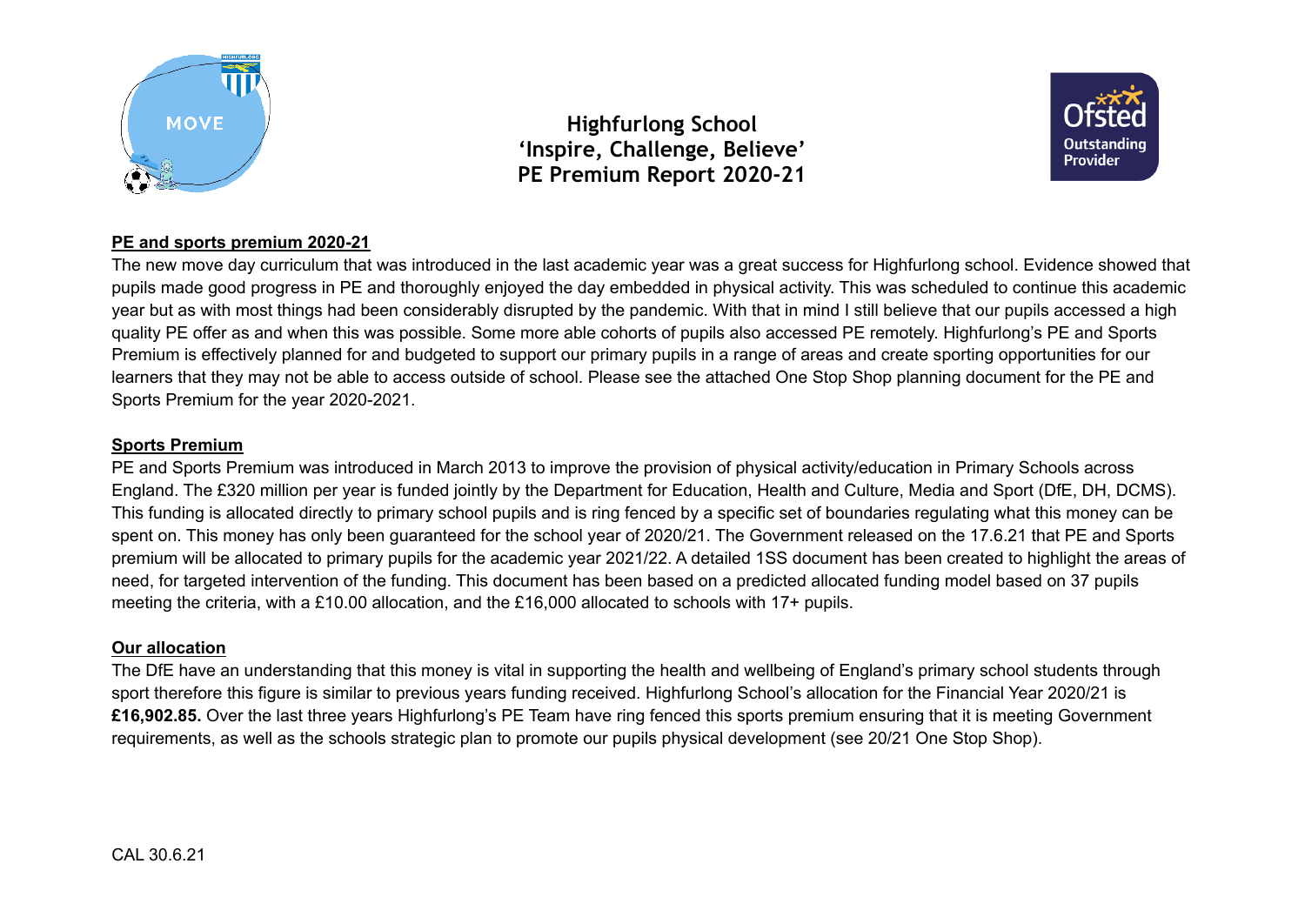



# **Key achievements/improvements**

| Key achievements to date: 16.6.21                                                                                                                                                                                                                                                                                                                                                                                                                                                                                                                                                                                                                                                                                                                                                                                                                                                                                                                                                                                                                                                                                                                                                                                                                                                                                                                                                                                         | Areas of further improvement and baseline evidence of need                                                                                                                                                                                                                                                                                                                                                                                                                                                                                                                                                                                                                                                                                                                                                                                                                                                                                                                          |
|---------------------------------------------------------------------------------------------------------------------------------------------------------------------------------------------------------------------------------------------------------------------------------------------------------------------------------------------------------------------------------------------------------------------------------------------------------------------------------------------------------------------------------------------------------------------------------------------------------------------------------------------------------------------------------------------------------------------------------------------------------------------------------------------------------------------------------------------------------------------------------------------------------------------------------------------------------------------------------------------------------------------------------------------------------------------------------------------------------------------------------------------------------------------------------------------------------------------------------------------------------------------------------------------------------------------------------------------------------------------------------------------------------------------------|-------------------------------------------------------------------------------------------------------------------------------------------------------------------------------------------------------------------------------------------------------------------------------------------------------------------------------------------------------------------------------------------------------------------------------------------------------------------------------------------------------------------------------------------------------------------------------------------------------------------------------------------------------------------------------------------------------------------------------------------------------------------------------------------------------------------------------------------------------------------------------------------------------------------------------------------------------------------------------------|
| The continuation of the 'Move day' (albeit looking very different to<br>originally planned) has been another glowing success for Highfurlong<br>school pupils and staff. The day is something that the pupils and staff<br>should be proud of, creating an enjoyable working environment,<br>embedded in physical activity and positive mental health. Being able<br>to embed so many different skills, subjects, and topics into sport has<br>worked really well, this has also had a large impact on pupils<br>attainment in many areas of the curriculum, including sport.<br>Resilience - the staff and pupils' resilience has been tested over this<br>academic year, especially in regards to getting active and continuing<br>their physical education during lockdowns or periods of isolation.<br>With this in mind more able classes have been enjoying a varied<br>move curriculum, both in school and from home through remote<br>education. Through teachers initiatives, and drive to ensure all pupils<br>can access PE, we have shown the continuation of fun filled physical<br>activities and physical skill progression.<br>Successful move from the old PE assessment to Bsquared academic<br>and sensory pathways. This year has provided teachers with the<br>opportunities in Autumn term to baseline pupils on the new<br>assessment system and then the first and second data capture for<br>PE. | Continued data gathering. This academic year we have had 2 data<br>captures. This has begun to show staff the areas of good progress,<br>and areas of further support needed. Over the next academic year,<br>as the data continues to be gathered, a clearer picture will be<br>gathered with clear areas to focus on.<br>My personal Best training - (MPB). This academic year and last we<br>have been lucky enough to participate in the MPB training provided<br>by the Youth Sport Trust, and the resources provided on this. CAL<br>has built in this invaluable training to feed through the new PE<br>curriculum. Due to the disruptions this year CAL made the decision to<br>focus on getting pupils active, and hold the launch of this initiative.<br>We look forward to launching this in the next academic year through<br>the new move curriculum map.<br>A broad range of sporting experiences for our pupils, as well as<br>opportunities for competitive sports. |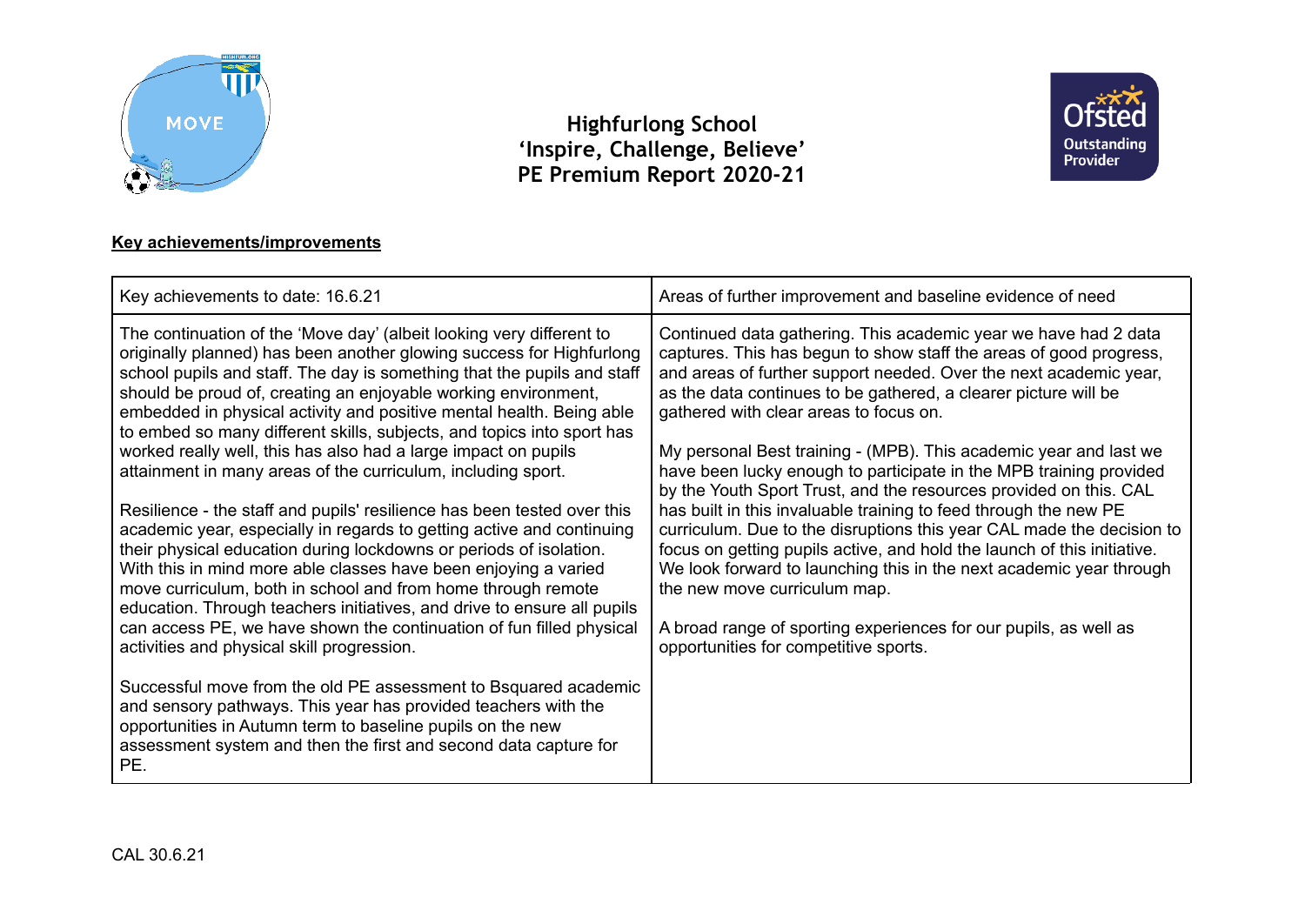



## **Meeting national curriculum requirements for swimming and water safety**

| What percentage of your current year 6 cohort swim confidently, confidently and proficient over a distance of<br>at least 25 meters?                                                                                                                 | 0%    |
|------------------------------------------------------------------------------------------------------------------------------------------------------------------------------------------------------------------------------------------------------|-------|
| What percentage of your current year 6 cohort use a range of strokes effectively (for example, front stroke,<br>backstroke and breaststroke)?                                                                                                        | 0%    |
| What percentage of your current year 6 cohort perform safe self rescue in different water based situations.                                                                                                                                          | $0\%$ |
| Schools can choose to use the primary PE and sports premium to provide additional provision for swimming<br>but this must be for activities over and above the national curriculum requirements. Has PE and sports<br>premium been used in this way? | No.   |

In the academic year of 2020/21 we have 7 pupils in year 6, 1 of these pupils meet the criteria for National Curriculum swimming. When looking at the above percentages it is important to keep in mind the needs of these learners, and the additional support required. Due to the pool closures and the restrictions Covid has brought pupils have not been able to access swimming in the consistent way we once had. Since starting our swimming programme, data shows that they have made good progress in their swimming. These targets will be something we continue to strive for with these pupils as they commence into their secondary school journey.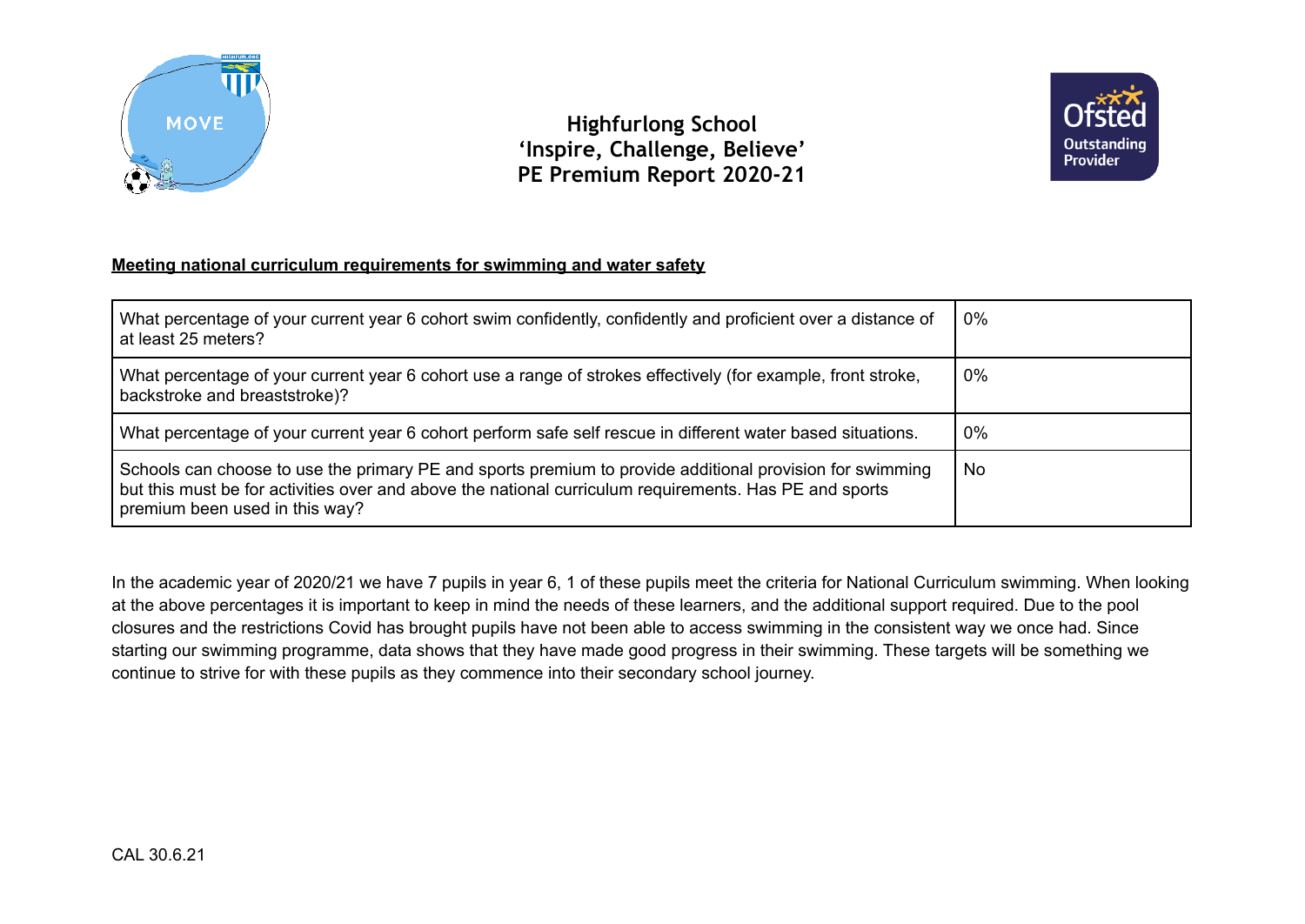



# **Action plan and budget tracking**

| <b>Academic year: 2020-2021</b>                                                                                                                                                                            | Total fund allocated: 16,902.85                 |                         | Date updated: 16.6.21                                                                                                                                                                                                                                                                                                                                                                       |                                      |
|------------------------------------------------------------------------------------------------------------------------------------------------------------------------------------------------------------|-------------------------------------------------|-------------------------|---------------------------------------------------------------------------------------------------------------------------------------------------------------------------------------------------------------------------------------------------------------------------------------------------------------------------------------------------------------------------------------------|--------------------------------------|
| Key indicator 1: The engagement of all pupils in regular physical activity - Chief medical officers recommend that primary<br>school pupils undertake at least 30 minutes of physical activity a day. calc |                                                 |                         |                                                                                                                                                                                                                                                                                                                                                                                             | Percentage<br>of total<br>allocation |
| Intent                                                                                                                                                                                                     | Implementation                                  | <b>Funding</b><br>spent | <b>Impact</b>                                                                                                                                                                                                                                                                                                                                                                               | $(\text{approx})\%$                  |
| To provide a set of basic sporting<br>equipment for each class/bubble to<br>access that can be accessed by all                                                                                             | <b>EEA1486</b><br><b>Bishop Sports</b><br>order | £713.03                 | Although we have many resources in the PE<br>cupboard during the pandemic much of this<br>was inaccessible as it couldn't be shared                                                                                                                                                                                                                                                         | 4.21%                                |
| and cleaned in line with Covid<br>restrictions/ cleaning protocols so all<br>pupils can still access a varied PE<br>Curriculum.                                                                            | <b>EEA1682</b><br><b>Bishop Sports</b><br>order | £434.40                 | between bubbles or cleaned to the standard<br>needed to reduce infection spreading through<br>school. This equipment provided a base of<br>equipment for each class/bubble to access PE<br>on a daily (wake up and shake up) and weekly<br>basis. It provided teachers to still use<br>appropriate equipment and provide a well<br>balanced, varied PE curriculum for your young<br>people. | 2.6%                                 |
| Key indicator 2: The profile of PESSPA being raised across the school as a tool for whole school improvement.                                                                                              |                                                 |                         | Percentage<br>of total                                                                                                                                                                                                                                                                                                                                                                      |                                      |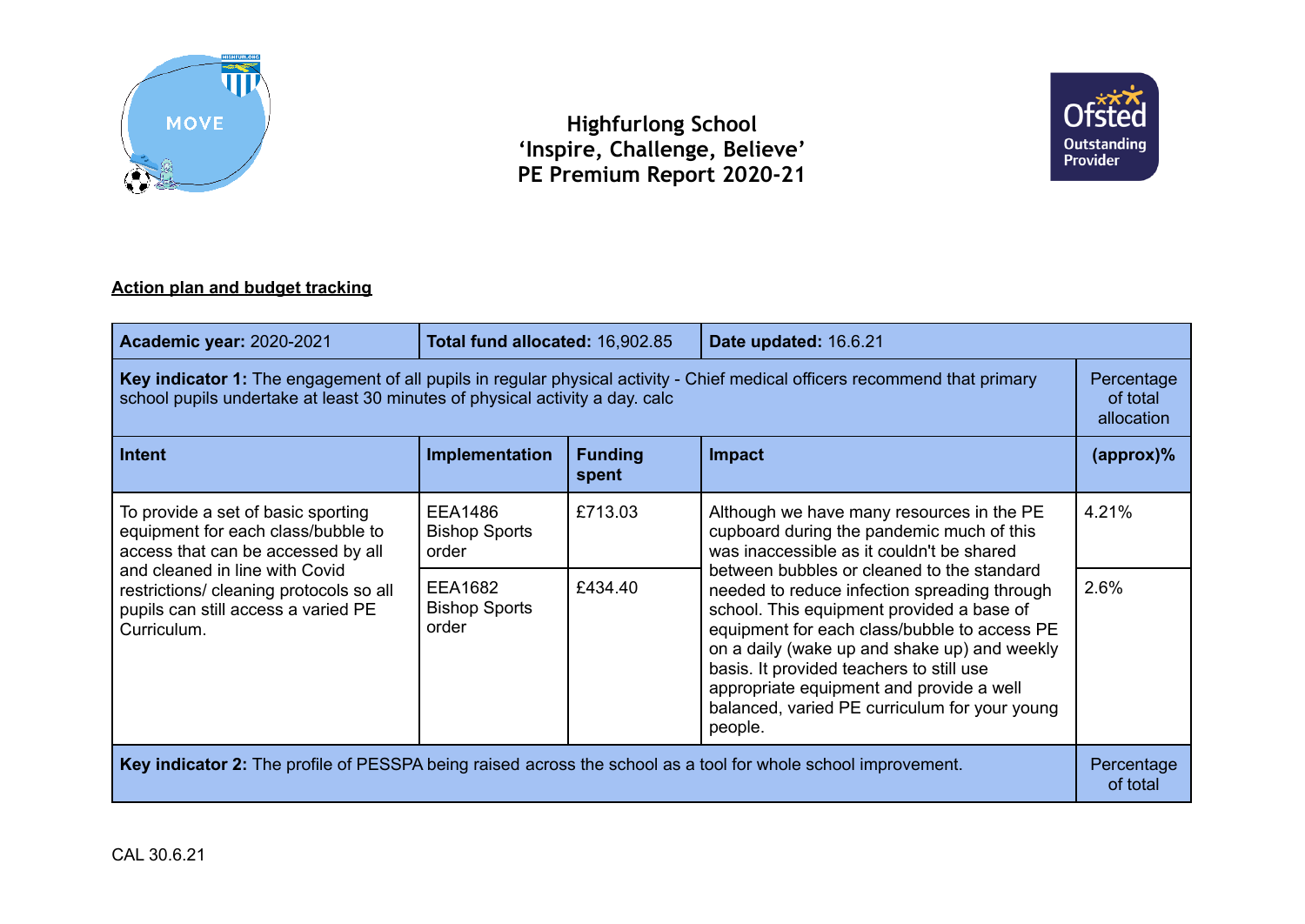



|                                                                                                                                                                                                                                                                                                                                                                                                                                                                                                                                              |                       |                         | allocation                                                                                                                                                                                                                                                                                                                                                                                                                                                                                                                                                                                                                                                                                                          |                                      |
|----------------------------------------------------------------------------------------------------------------------------------------------------------------------------------------------------------------------------------------------------------------------------------------------------------------------------------------------------------------------------------------------------------------------------------------------------------------------------------------------------------------------------------------------|-----------------------|-------------------------|---------------------------------------------------------------------------------------------------------------------------------------------------------------------------------------------------------------------------------------------------------------------------------------------------------------------------------------------------------------------------------------------------------------------------------------------------------------------------------------------------------------------------------------------------------------------------------------------------------------------------------------------------------------------------------------------------------------------|--------------------------------------|
| <b>Intent</b>                                                                                                                                                                                                                                                                                                                                                                                                                                                                                                                                | Implementation        | <b>Funding</b><br>spent | Impact                                                                                                                                                                                                                                                                                                                                                                                                                                                                                                                                                                                                                                                                                                              | $\langle$ approx $)\%$               |
| YST Membership empowers all<br>schools to achieve the mission of<br>creating a brighter future for young<br>people. It is vital our network of<br>schools is at the heart of everything<br>we do. Highfurlong are part of a<br>committed and passionate movement<br>towards a more active generation,<br>helping to provide happy, healthy and<br>successful young people, no matter<br>their need. We receive YST Updates<br>programme access, exclusive offers<br>and discounts, up to date releases<br>and news, and early award entries. | <b>YST Membership</b> | £210.00                 | YST membership has promoted staff and<br>subject leaders' confidence in new sports,<br>general PE delivery, PE management, and<br>many other areas. As well as providing great<br>CPD opportunities, the regular updates and<br>newsletters keep the PE lead up to date with all<br>covid restrictions related to PESSPA, any<br>regulation changes, and what is up and coming<br>throughout the year. They have provided some<br>fantastic resources that we have invested in to<br>support our PE delivery, and cannot wait for<br>these to arrive. It has also allowed less<br>confident staff to enhance their own learning.<br>Thus has influenced the quality of teaching and<br>learning in PESSPA sessions. | 1.24%                                |
| Key indicator 3: Increased confidence, knowledge and skills of all staff in teaching PE and sport.                                                                                                                                                                                                                                                                                                                                                                                                                                           |                       |                         |                                                                                                                                                                                                                                                                                                                                                                                                                                                                                                                                                                                                                                                                                                                     | Percentage<br>of total<br>allocation |
| <b>Intent</b>                                                                                                                                                                                                                                                                                                                                                                                                                                                                                                                                | Implementation        | <b>Funding</b><br>spent | Impact                                                                                                                                                                                                                                                                                                                                                                                                                                                                                                                                                                                                                                                                                                              | $(\text{approx})\%$                  |
| To increase participation rates in<br>PESSPA sessions, including sports                                                                                                                                                                                                                                                                                                                                                                                                                                                                      | <b>BST Sport SLA</b>  | £1,772.73               | The impact of this provision has been<br>extraordinary, even though it has been reduced                                                                                                                                                                                                                                                                                                                                                                                                                                                                                                                                                                                                                             | 10.49%                               |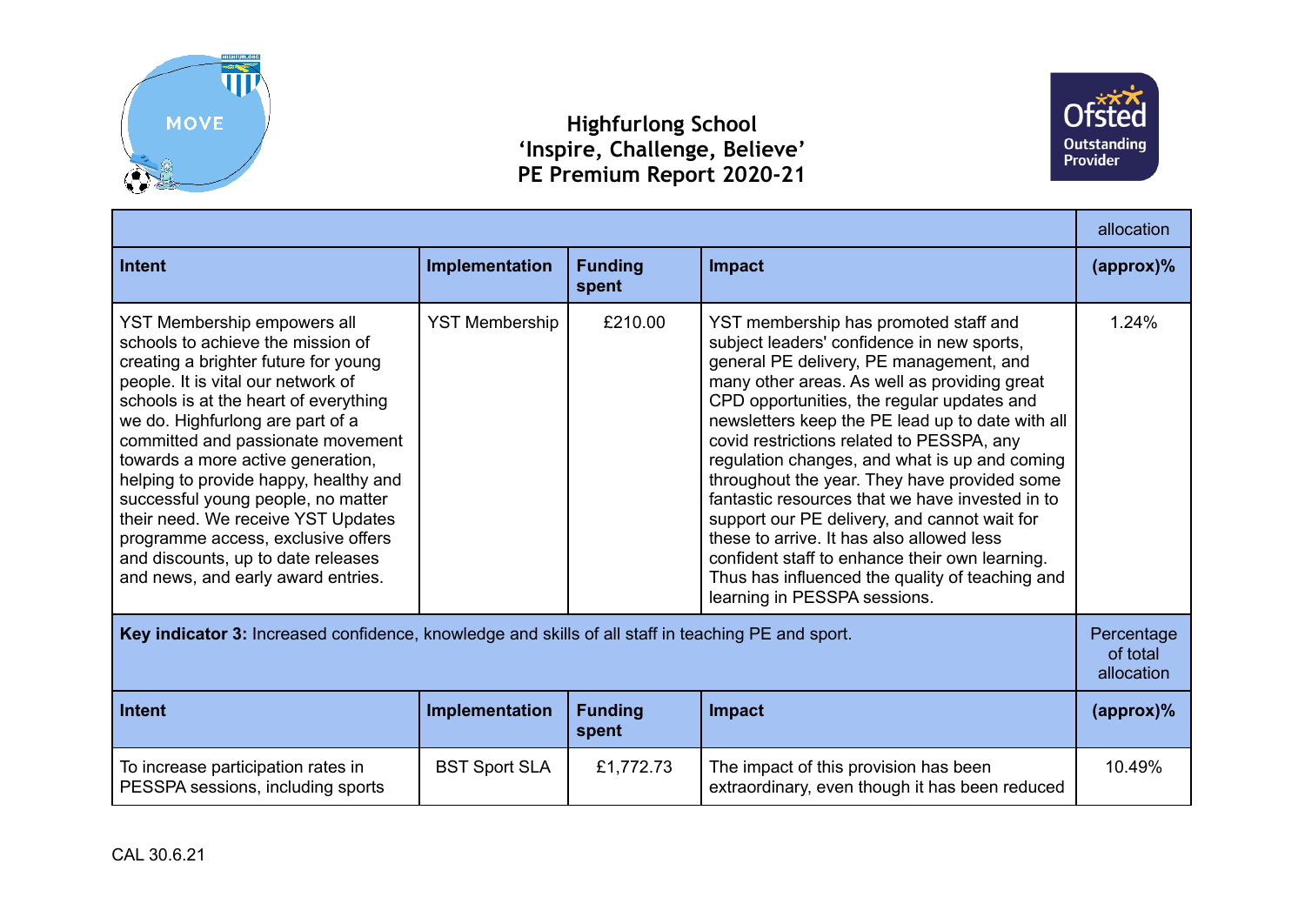



| days and competitions (when<br>restrictions allow). To support the<br>'Move Day', and ensure the whole<br>school approach to PESSPA delivery<br>is supported with appropriately trained<br>staff/staffing levels, as well as<br>incorporating new ideas through their<br>expertise. |                |                         | or at times stopped due to pandemic<br>restrictions, it is something we will be<br>continuing to invest in over the next academic<br>year. This has provided pupils with support<br>from sporting professionals, trained by the<br>council in PESSPA sessions. We have had the<br>added benefit of receiving support from<br>persons known to the school, who understand<br>and know our pupils' needs, and share our<br>values in sport. It has also provided support to<br>both experienced and less experienced staff in<br>the delivery of PESSPA sessions, and<br>promotes continuity throughout the school. |                     |
|-------------------------------------------------------------------------------------------------------------------------------------------------------------------------------------------------------------------------------------------------------------------------------------|----------------|-------------------------|-------------------------------------------------------------------------------------------------------------------------------------------------------------------------------------------------------------------------------------------------------------------------------------------------------------------------------------------------------------------------------------------------------------------------------------------------------------------------------------------------------------------------------------------------------------------------------------------------------------------|---------------------|
| Key indicator 4: Broader experiences a range of sports activities offered to all pupils.                                                                                                                                                                                            |                |                         | Percentage<br>of total<br>allocation                                                                                                                                                                                                                                                                                                                                                                                                                                                                                                                                                                              |                     |
| <b>Intent</b>                                                                                                                                                                                                                                                                       | Implementation | <b>Funding</b><br>spent | Impact                                                                                                                                                                                                                                                                                                                                                                                                                                                                                                                                                                                                            | $(\text{approx})\%$ |
| Some pupils in the school expressed<br>a wish to learn a new sport - boxing.<br>PESSPA lead looked into this, and<br>also CPD for staff. CPD - awaiting<br>date of arrangement. Boxing<br>equipment needed for the new<br>opportunity has been                                      | Hope Education | £675.87                 | Due to lockdown and restrictions we have not<br>yet been able to complete the CPD or use the<br>equipment yet. PESSPA lead has done some<br>online training however before it is rolled out<br>across the school we need to make sure staff<br>are confident in safety and delivery. Due to<br>Covid restrictions the Equipment has not been<br>bale to be used as it is not practical to clean<br>and ensure social distancing is in place.                                                                                                                                                                      | 3.99%               |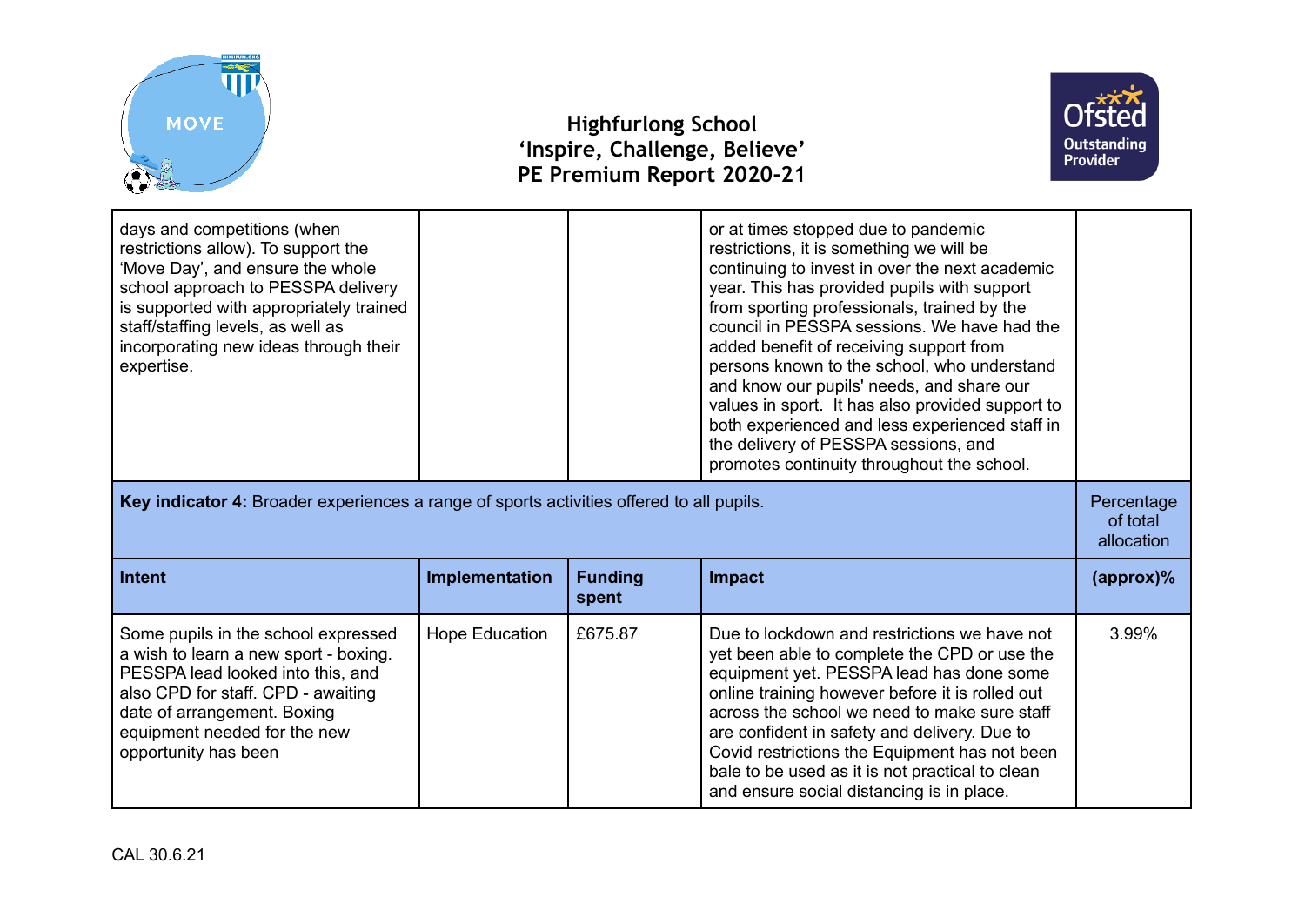



| Key indicator 5: Increase participation in competitive sports |                |                         | Percentage<br>of total<br>allocation |                     |
|---------------------------------------------------------------|----------------|-------------------------|--------------------------------------|---------------------|
| Intent                                                        | Implementation | <b>Funding</b><br>spent | Impact                               | $(\text{approx})\%$ |
|                                                               |                |                         |                                      |                     |

| <b>Allocation spent</b> | Percentage of allocation spent | <b>Allocation carried over</b> |
|-------------------------|--------------------------------|--------------------------------|
| E3,806.03               | 22.5%                          | 13,096.82                      |

## **Allocation carried over**

For a full breakdown of future spending please see the 1SS document for 2021/22. Due to the broken year, and restrictions around the global pandemic a small percentage of our allocated Sports Premium has been spent. After meeting with the Move team, CAL has created a one stop shop document with the full breakdown of focused spending.

## **Abbreviation Glossary**

PE - Physical Education MATP - Motor Active Training Programme MPB - My Personal Best YST - Youth Sports Trust PESSPA - Physical activity, School Sport, and Physical Activity